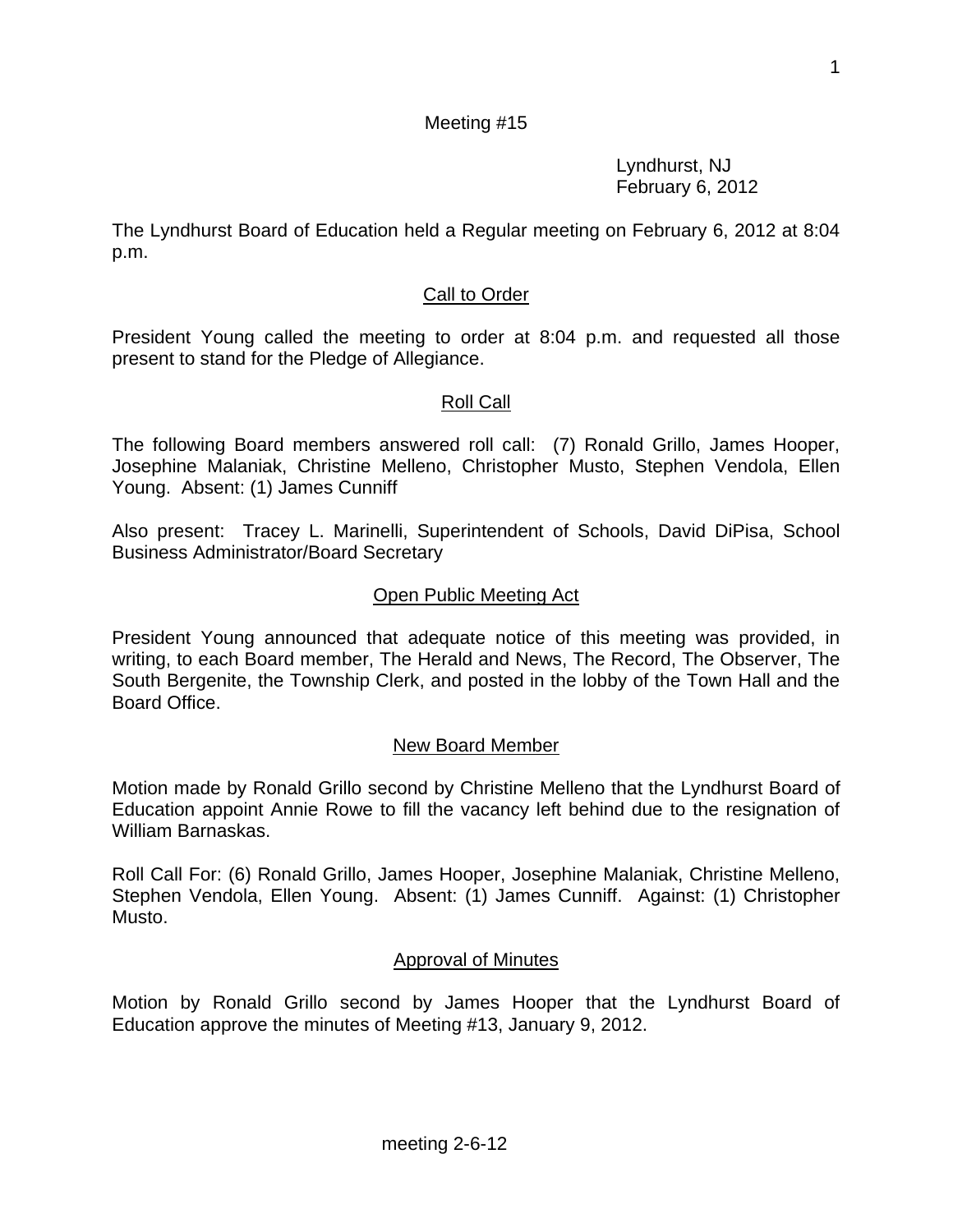Roll Call For: (7) Ronald Grillo, James Hooper, Josephine Malaniak, Christine Melleno, Christopher Musto, Stephen Vendola, Ellen Young. Absent: (1) James Cunniff. Abstain: (1) Annie Rowe

### Public Comments

Agenda Items

Elaine Stella – Budget

 Board Election to November How was Board member chosen to fill vacancy? Principal, teacher and secretary transfers – reconfiguration

Doris Vacca – Passed

### Finance Committee

Any Board member who takes exception to any of the following listed actions under the category of Finance may so indicate now and a separate motion for each of the excepted actions will be entertained.

Motion made by Christopher Musto second by Christine Melleno that the following Finance actions of the Board numbered 1 through 6 exception actions be adopted.

Roll Call For: (8) Ronald Grillo, James Hooper, Josephine Malaniak, Christine Melleno, Christopher Musto, Annie Rowe, Stephen Vendola, Ellen Young. Absent: (1) James **Cunniff** 

- 1. BE IT RESOLVED, by the Lyndhurst Board of Education that it has received and accepts the financial reports of the Secretary and Treasurer of School Monies for the month ended January 31, 2012 and certifies that the reports indicate that no major account or fund is over-expended in violation of NJAC 6A:23-2.11(a) and that sufficient funds are available to meet the district's financial obligations for the remainder of the school year. A copy of the certification shall be included in the minutes.
- 2. BE IT RESOLVED, that the payroll for the month ended January 31, 2012 be and the same is hereby approved and ordered paid:

Payroll \$2,017,762.72

3. BE IT RESOLVED, that the attached list of supplies received and services rendered to the Board of Education of the Township of Lyndhurst, County of Bergen, for the month ended February 6, 2012 be and the same are hereby approved and ordered paid: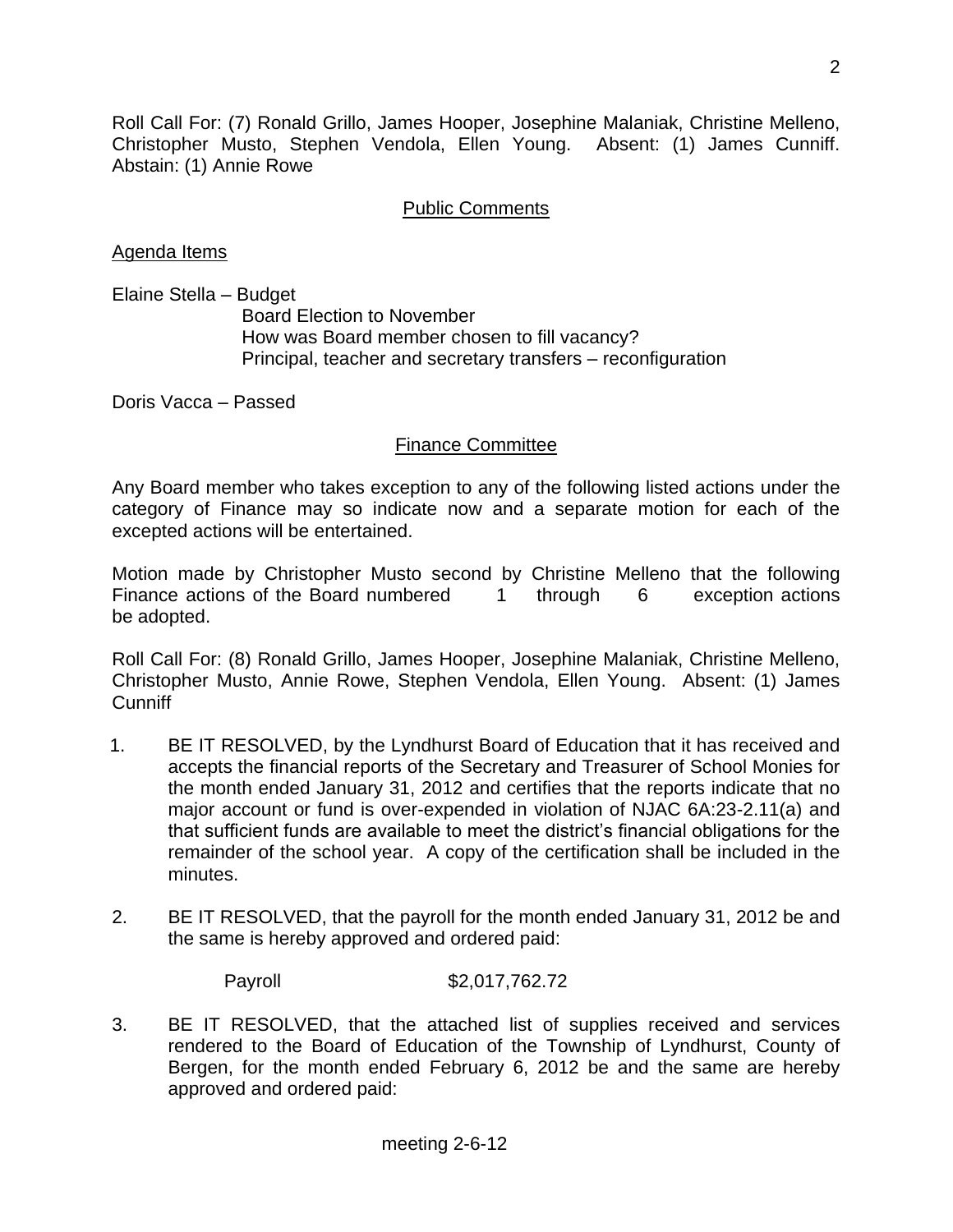| Charter School (Fund 10)<br>Current Expense (Fund 11)<br>Education Jobs Fund (Fund 18)<br>Special Revenue (Fund 20) | 7,870.00<br>\$742,188.97<br>2,723.00<br>S<br>\$93,585.36 |
|---------------------------------------------------------------------------------------------------------------------|----------------------------------------------------------|
| Total                                                                                                               | \$846,367.33                                             |
| General Ledger<br>Accounts Payable (Fund 11)                                                                        | \$163,649.79<br>1,683.00                                 |

4. BE IT RESOLVED, that cafeteria services rendered to the Board of Education of the Township of Lyndhurst, County of Bergen, for the month of January 2012, be and the same are hereby approved and ordered paid:

| <b>Payroll/Payroll Taxes</b> | \$26,670.63 |
|------------------------------|-------------|
| Services                     | \$77,573.14 |

- 5. BE IT RESOLVED, that the Lyndhurst Board of Education approve the attached transfers for the month of January 2012.
- 6. BE IT RESOLVED, that the Lyndhurst Board of Education approve FY 2012- 2013 preliminary school budget for submission to the County Office as follows:

|                                                                                | <b>Budget</b>                               | <b>Local Tax Levy</b>                  |
|--------------------------------------------------------------------------------|---------------------------------------------|----------------------------------------|
| <b>General Fund</b><br><b>Special Revenue Fund</b><br><b>Debt Service Fund</b> | \$34,603,693.00<br>959,275.00<br>656,818.00 | \$32,652,875.00<br>- 0 -<br>656,818.00 |
| <b>Total Base Budget</b>                                                       | \$36,219,786.00                             | \$33,309,693.00                        |

#### Education & Curriculum Committee

Any Board member who takes exception to any of the following listed actions under the category of Education & Curriculum may so indicate now and a separate motion for each of the excepted actions will be entertained.

Motion made by the second by that the following that the following Education & Curriculum actions of the Board numbered through exception actions be adopted.

Roll Call For: (8) Ronald Grillo, James Hooper, Josephine Malaniak, Christine Melleno, Christopher Musto, Annie Rowe, Stephen Vendola, Ellen Young. Absent: (1) James **Cunniff**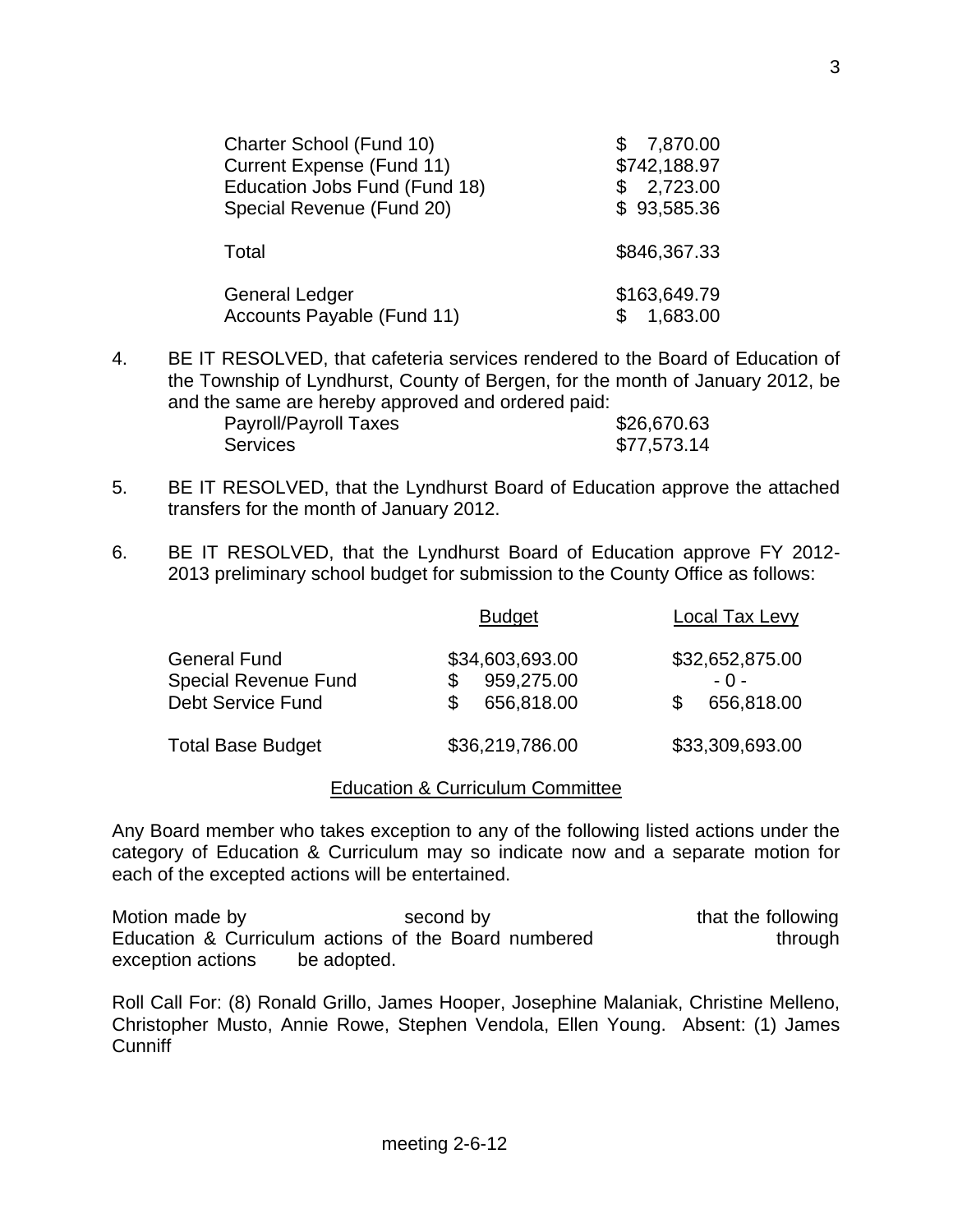- 1. BE IT RESOLVED, that the Lyndhurst Board of Education approve a proposal to start a Future Nurses of America Chapter at Lyndhurst High School. Purpose to starting this chapter will be to cultivate interest (both males and females) in choosing nursing as a career.
- 2. BE IT RESOLVED, that the Lyndhurst Board of Education approve the modification of the high school daily schedule to single session days on the following dates to accommodate for HSPA testing:

March  $6<sup>th</sup>$ , March  $7<sup>th</sup>$  and March  $8<sup>th</sup>$ , 2012

- 3. BE IT RESOLVED, that the Lyndhurst Board of Education approve the revised National Honor Society regulations.
- 4. BE IT RESOLVED, that the Lyndhurst Board of Education approve a Gay Straight Alliance Club at Lyndhurst High School.
- 5. BE IT RESOLVED, that the Lyndhurst Board of Education approve changing pass/fail grading in the HSPA Math Skills and ASHA Math classes to numerical grades that will not count towards a student's GPA. This would parallel the grading system used in the Language Arts sections.
- 6. BE IT RESOLVED, that the Lyndhurst Board of Education approve the following reconfiguration of the Lyndhurst School District:

Washington School → Lincoln School K-3 (2) 4-8 Prevost  $\rightarrow$  Franklin School  $\rightarrow$  Roosevelt School K 1-3 (3) 4-8 Jefferson Community → Columbus School → Jefferson School K 1-3 (2) 4-8

Rules & Regulations Committee

Any Board member who takes exception to any of the following listed actions under the category of Rules and Regulations may so indicate now and a separate motion for each of the excepted actions will be entertained.

Motion made by Stephen Vendola second by Ronald Grillo that the following Rules and Regulations actions of the Board numbered 1 through 3 exception actions be adopted.

Roll Call For: (8) Ronald Grillo, James Hooper, Josephine Malaniak, Christine Melleno, Christopher Musto, Annie Rowe, Stephen Vendola, Ellen Young. Absent: (1) James **Cunniff**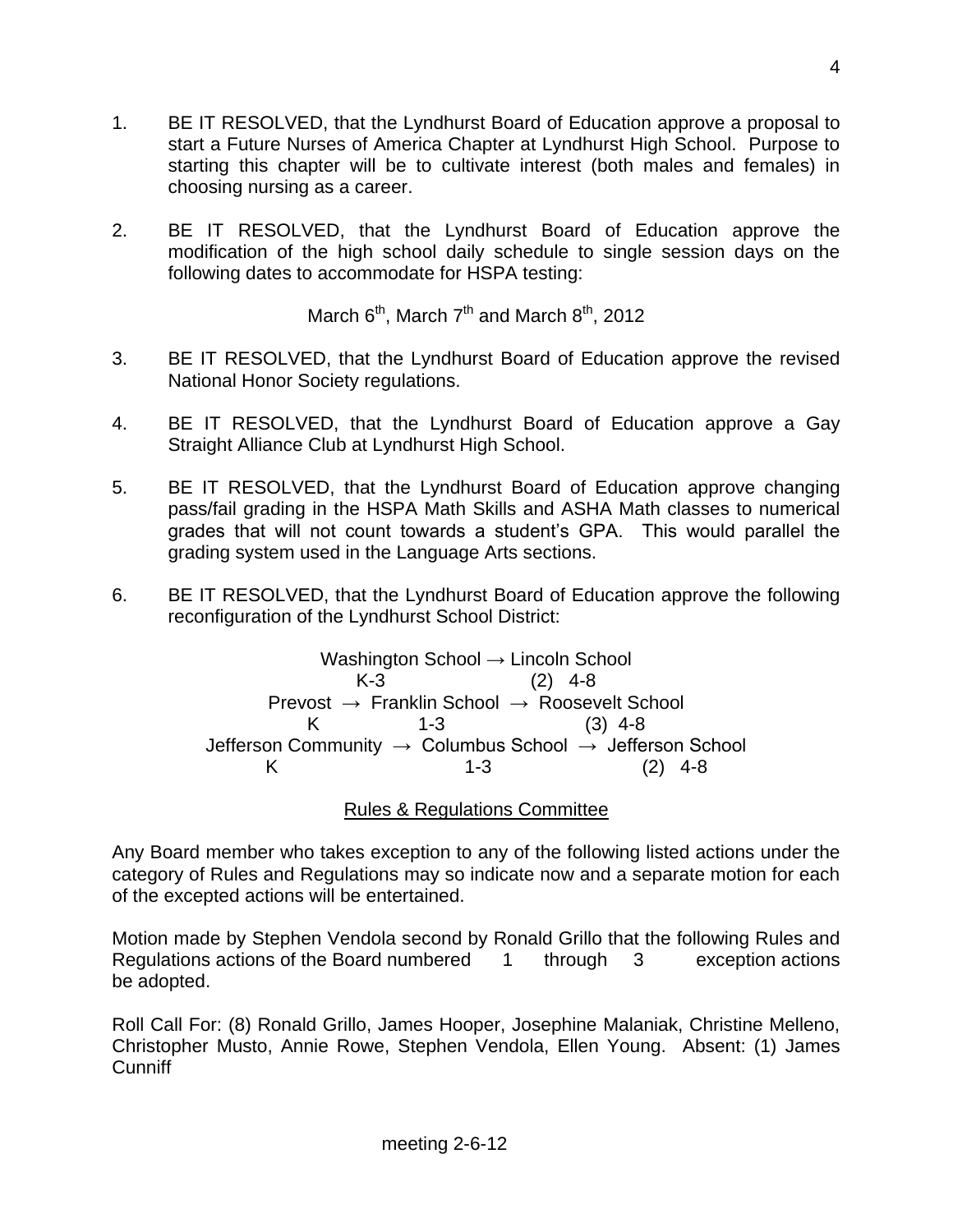1. BE IT RESOLVED, that the Lyndhurst Board of Education approve the following use of school facilities:

| Organization          | Place                    | Time, Date, Purpose                               |
|-----------------------|--------------------------|---------------------------------------------------|
| <b>Washington PTA</b> | Washington<br>Auditorium | 6:00 pm-10:00 pm<br>2/7/12<br><b>Spelling Bee</b> |
| Roosevelt PTA         | Roosevelt Gym            | $9:00$ am-3:00 pm<br>3/30/12<br><b>Book Fair</b>  |

- 2. BE IT RESOLVED, that the Lyndhurst Board of Education permit the Lyndhurst Fire Department to use a six (6) piece stage for a fund raiser at the Fire Department on March 16<sup>th</sup> and March 17<sup>th</sup>, 2012.
- 3. BE IT RESOLVED, that the Lyndhurst Board of Education approve the attached 2012-2013 school year calendar.

### Student Activities & Recognition Committee

Any Board member who takes exception to any of the following listed actions under the category of Student Activities & Recognition may so indicate now and a separate motion for each of the excepted actions will be entertained.

Motion made by Christine Melleno second by Ronald Grillo that the following Student Activities & Recognition actions of the Board numbered 1 through 1 exception actions be adopted.

Roll Call For: (8) Ronald Grillo, James Hooper, Josephine Malaniak, Christine Melleno, Christopher Musto, Annie Rowe, Stephen Vendola, Ellen Young. Absent: (1) James Cunniff

1. BE IT RESOLVED, that the Lyndhurst Board of Education approve home instruction for one (1) student subject to state approval.

### Personnel Committee

Any Board member who takes exception to any of the following listed actions under the category of Personnel may so indicate now and a separate motion for each of the excepted actions will be entertained.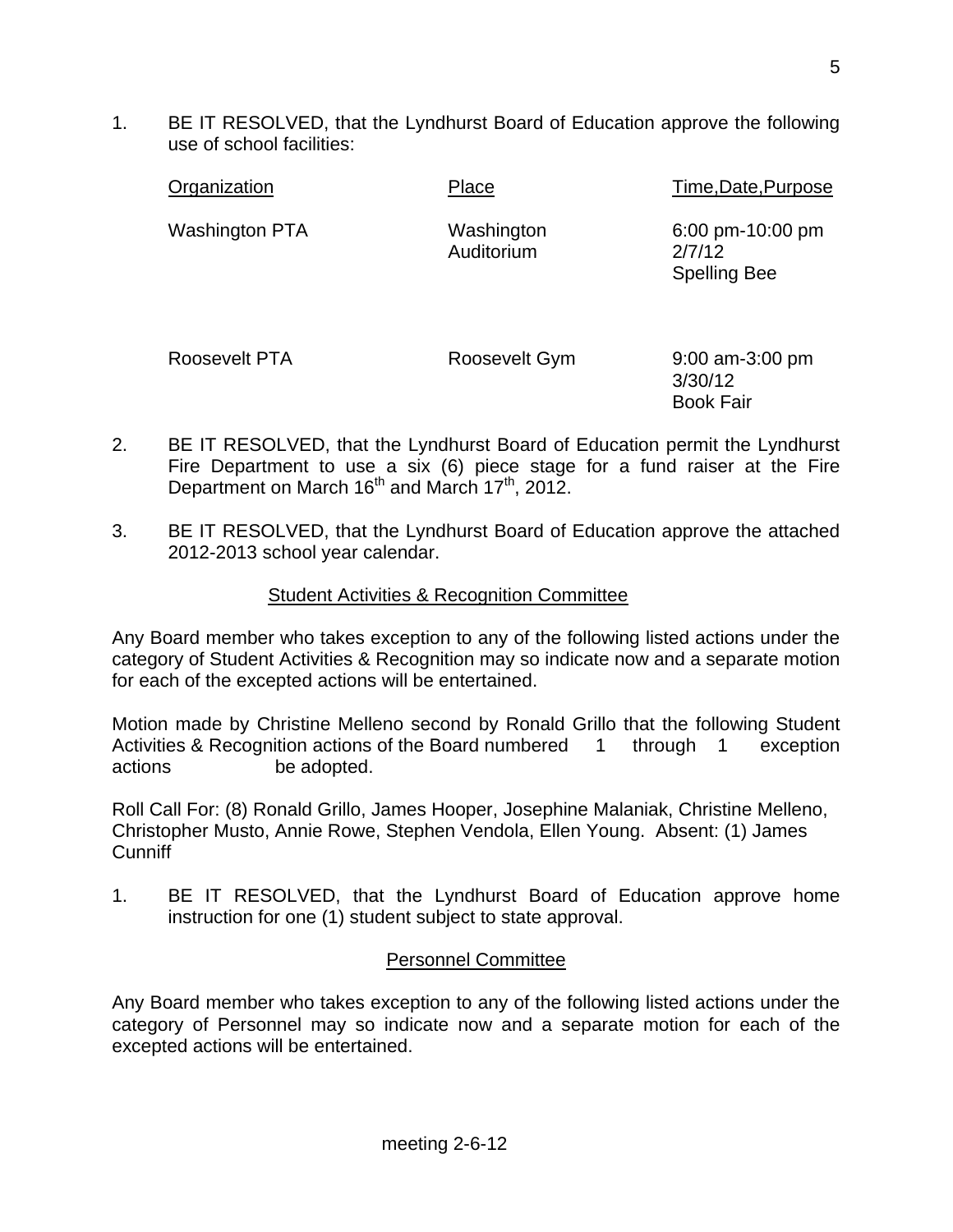Motion made by Christine Melleno second by Christopher Musto that the following Personnel actions of the Board numbered 1 through 10 exception actions be adopted.

Roll Call For: (8) Ronald Grillo, James Hooper, Josephine Malaniak, Christine Melleno, Christopher Musto, Annie Rowe, Stephen Vendola, Ellen Young. Absent: (1) James **Cunniff** 

- 1. BE IT RESOLVED, at the recommendation of Tracey L. Marinelli, Superintendent of Schools, that the Lyndhurst Board of Education appoint Blake Spence as Middle School Play Co-Director for the 2011-12 school year, at a stipend of \$3,500.00.
- 2. BE IT RESOLVED, at the recommendation of Tracey L. Marinelli, Superintendent of Schools, that the Lyndhurst Board of Education appoint Diane Jankowski as Co-Advisor for the Class of 2013, effective February 7, 2012, at a stipend of \$508.75, prorated.
- 3. BE IT RESOLVED, at the recommendation of Tracey L. Marinelli, Superintendent of Schools, that the Lyndhurst Board of Education appoint Joseph Castagnetti as Acting Head Football Coach, effective February 7, 2012 through the remainder of the 2011-12 school year.
- 4. BE IT RESOLVED, at the recommendation of Tracey L. Marinelli, Superintendent of Schools, that the Lyndhurst Board of Education place the following employee on the proper step of the salary guide.

| Lisa Stellato | From: MA@\$59,415          | To:MA+30@\$63,415 |
|---------------|----------------------------|-------------------|
|               | effective February 1, 2012 |                   |

5. BE IT RESOLVED, at the recommendation of Tracey L. Marinelli, Superintendent of Schools, that the Lyndhurst Board of Education approve the following Professional Development Opportunities.

| <b>Theresa Brennen</b><br>Jefferson     | 3/12/12, Bits & Pieces III, Mathematics<br>approx. \$102.13                      |  |
|-----------------------------------------|----------------------------------------------------------------------------------|--|
| <b>Christine Caldwell</b><br>Washington | 2/27/12, Guided Reading: Differentiating Using<br>Small Groups, approx. \$231.20 |  |
| <b>Nicole Cortese</b>                   | 3/6/12, NJAHPERD-Ride the Wave of Change!<br>approx. \$127.27                    |  |
| <b>Richard Falcicchio</b><br>HS         | 1/10/12, SBJC Curriculum Committee<br>approx. \$4.34                             |  |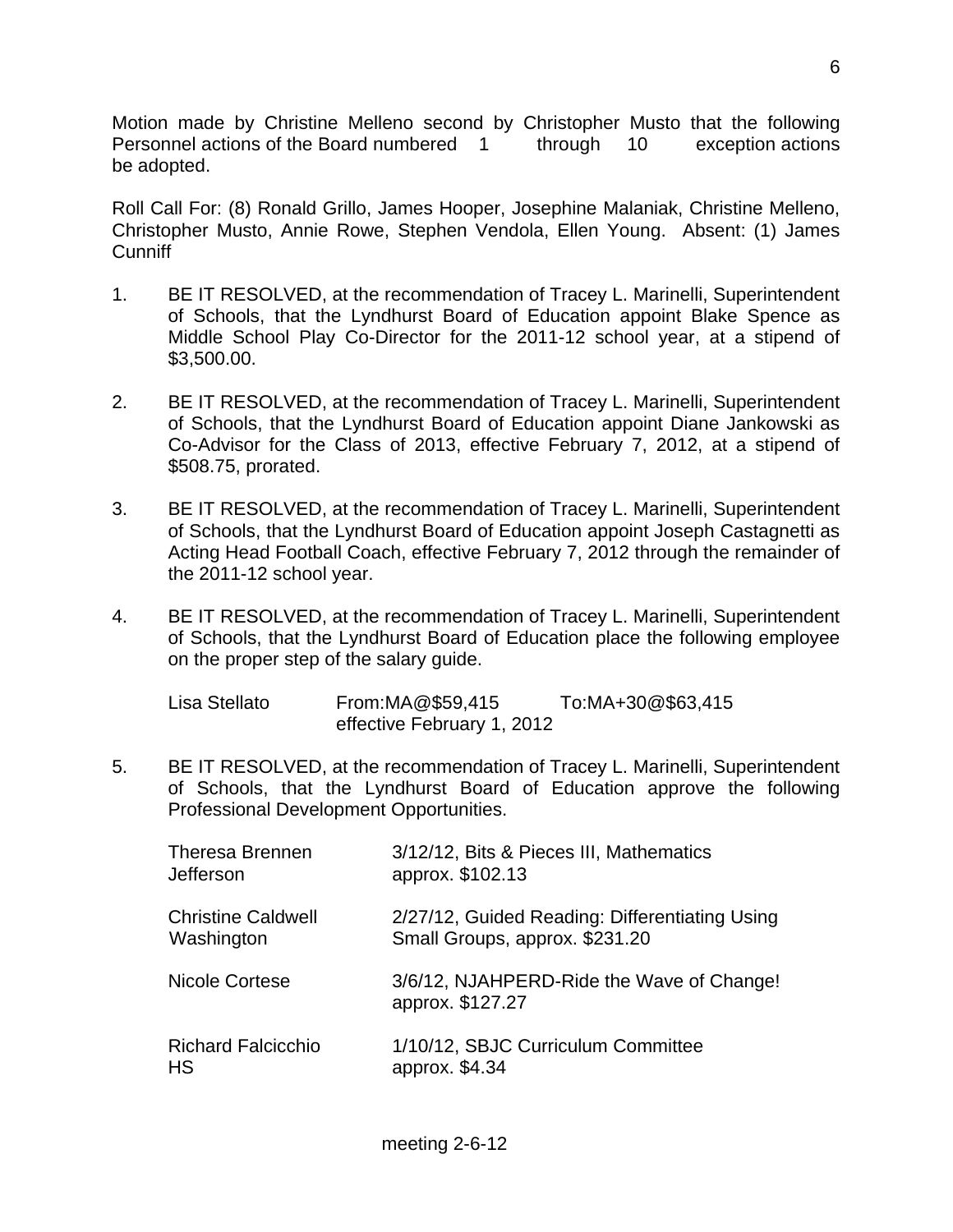| <b>Alice Fiedler</b> | 2/10/12, Emergency Preparedness for Schools                                                                                                                                                                                                       |
|----------------------|---------------------------------------------------------------------------------------------------------------------------------------------------------------------------------------------------------------------------------------------------|
| Washington           | approx. \$25.00                                                                                                                                                                                                                                   |
| Lisa Klein           | 2/7/12, Model Curriculum Writing Kickoff                                                                                                                                                                                                          |
| Supervisor           | approx. \$30.71                                                                                                                                                                                                                                   |
| Marlene Krupp        | 2/6/12, Learning About the Four Teacher District<br>Evaluation Systems, approx. \$113.80<br>2/9/12, SBJC Curriculum Committee<br>approx. \$4.34<br>2/16/12, Math Supervisors Roundtable Mtg#3<br>approx. \$7.44<br>2/28/12, SBJC - approx. \$4.34 |
| Laura Marinelli      | 2/7/12, Becoming a 21 <sup>st</sup> Century                                                                                                                                                                                                       |
| Supervisor           | Communication District, approx. \$161.62                                                                                                                                                                                                          |
| Maryann Mule         | 2/28,29/12 & 3/1/12, I&RS and 504 Workshop                                                                                                                                                                                                        |
| <b>HS</b>            | approx. \$250.00                                                                                                                                                                                                                                  |
| Joyce Spittle        | 3/9/12, PreK and Kindergarten Science Prism                                                                                                                                                                                                       |
| Lincoln              | approx. \$100.00                                                                                                                                                                                                                                  |
| Lisa Stellato        | 2/28,29/12 & 3/1/12, Intervention & Referral                                                                                                                                                                                                      |
| HS                   | Services-3 Day Workshop, approx. \$250.00                                                                                                                                                                                                         |
| Margaret Weckstein   | 3/23/12, Transforming Learning-Transforming                                                                                                                                                                                                       |
| HS                   | Lives, approx. \$72.40                                                                                                                                                                                                                            |

- 6. BE IT RESOLVED, at the recommendation of Tracey L. Marinelli, Superintendent of Schools, that the Lyndhurst Board of Education, at a meeting held on December 5, 2011, Motion #8, rescind Jason DaCosta as a boys track volunteer coach, effective immediately.
- 7. BE IT RESOLVED, at the recommendation of Tracey L. Marinelli, Superintendent of Schools, that the Lyndhurst Board of Education approve the following for the 2011-12 school year. Employment will be provisional, subject to authorization approval pending completion of criminal history background check, and subject to submission of all required application documents.

| Phyllis Sozcienski | Bus Aide @ Lincoln Tech Program (replacement) |
|--------------------|-----------------------------------------------|
| Frank Moraski      | Sub Bus Aide                                  |
| Diane Basile       | Lunch Aide @ Roosevelt (replacement)          |
| Maria Granese      | Lunch Aide @ Roosevelt (replacement)          |
| Carol Rivera       | Sub Lunch Aide                                |
| Nick Sabastiano    | Sub Custodian                                 |
|                    |                                               |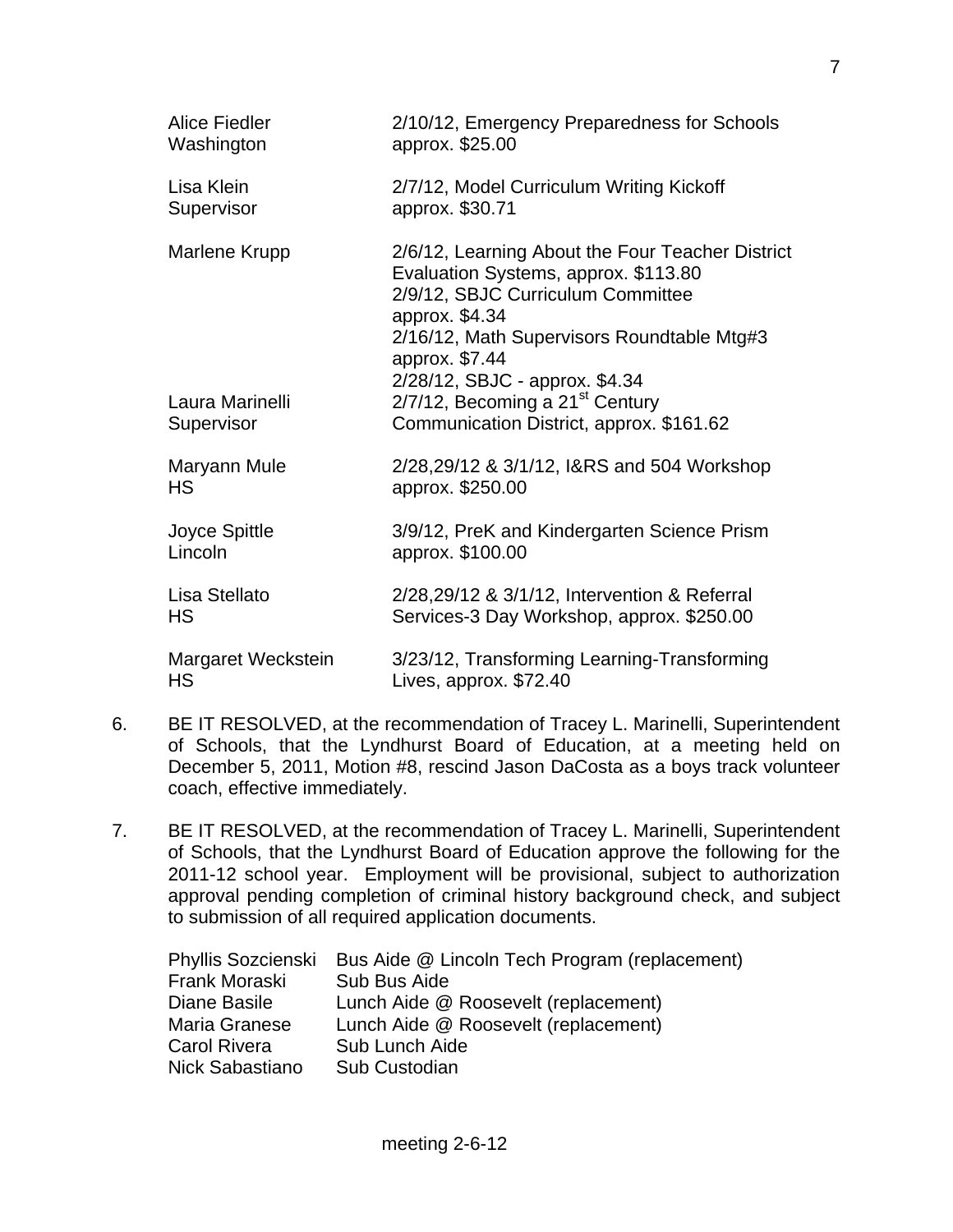8. BE IT RESOLVED, at the recommendation of Tracey L. Marinelli, Superintendent of Schools, that the Lyndhurst Board of Education grant the following college students permission to do their observation, internship, etc., in the Lyndhurst Public Schools in order to complete their course requirements.

| Katherine McMahon      | 3 hours observation       |
|------------------------|---------------------------|
| Montclair State Univ.  | Lincoln School, grade 4   |
| Elba Alves Castrovinci | Superintendent Intern     |
| Montclair State Univ.  | starting February 6, 2012 |

- 9. BE IT RESOLVED, at the recommendation of Tracey L. Marinelli, Superintendent of Schools, that the Lyndhurst Board of Education approve the attached list of substitute teachers for the 2011-12 school year. Employment will be provisional, subject to authorization approval pending completion of criminal history background check, and subject to submission of all required application documents.
- 10. BE IT RESOLVED, at the recommendation of Tracey L. Marinelli, Superintendent of Schools, that the Lyndhurst Board of Education approve the attached list of transfers for the 2012-13 school year.

Principals' effective date: July 1, 2012 Teachers' effective date: September 1, 2012 Secretaries' effective date: July 1, 2012

| <b>Last Name</b> | <b>First Name</b> | <b>From</b>      | To                         |
|------------------|-------------------|------------------|----------------------------|
| Coffaro          | <b>Nicholas</b>   | Washington       | Lyndhurst High School      |
|                  |                   |                  |                            |
| Gordon           | Jean              | <b>LHS</b>       | Washington/Lincoln         |
|                  |                   |                  |                            |
| De Corso         | Joseph            | Franklin         | Prevost/Franklin/Roosevelt |
|                  |                   |                  |                            |
| Strumolo         | Peter             | Roosevelt        | Prevost/Franklin/Roosevelt |
|                  |                   |                  |                            |
|                  |                   |                  | Jefferson                  |
| Vastola          | Joseph            | Columbus/Lincoln | Comm./Columbus/Jefferson   |
|                  |                   |                  |                            |
|                  |                   |                  | Jefferson                  |
| Giangeruso       | Robert            | Jefferson        | Comm./Columbus/Jefferson   |

# **PRINCIPALS**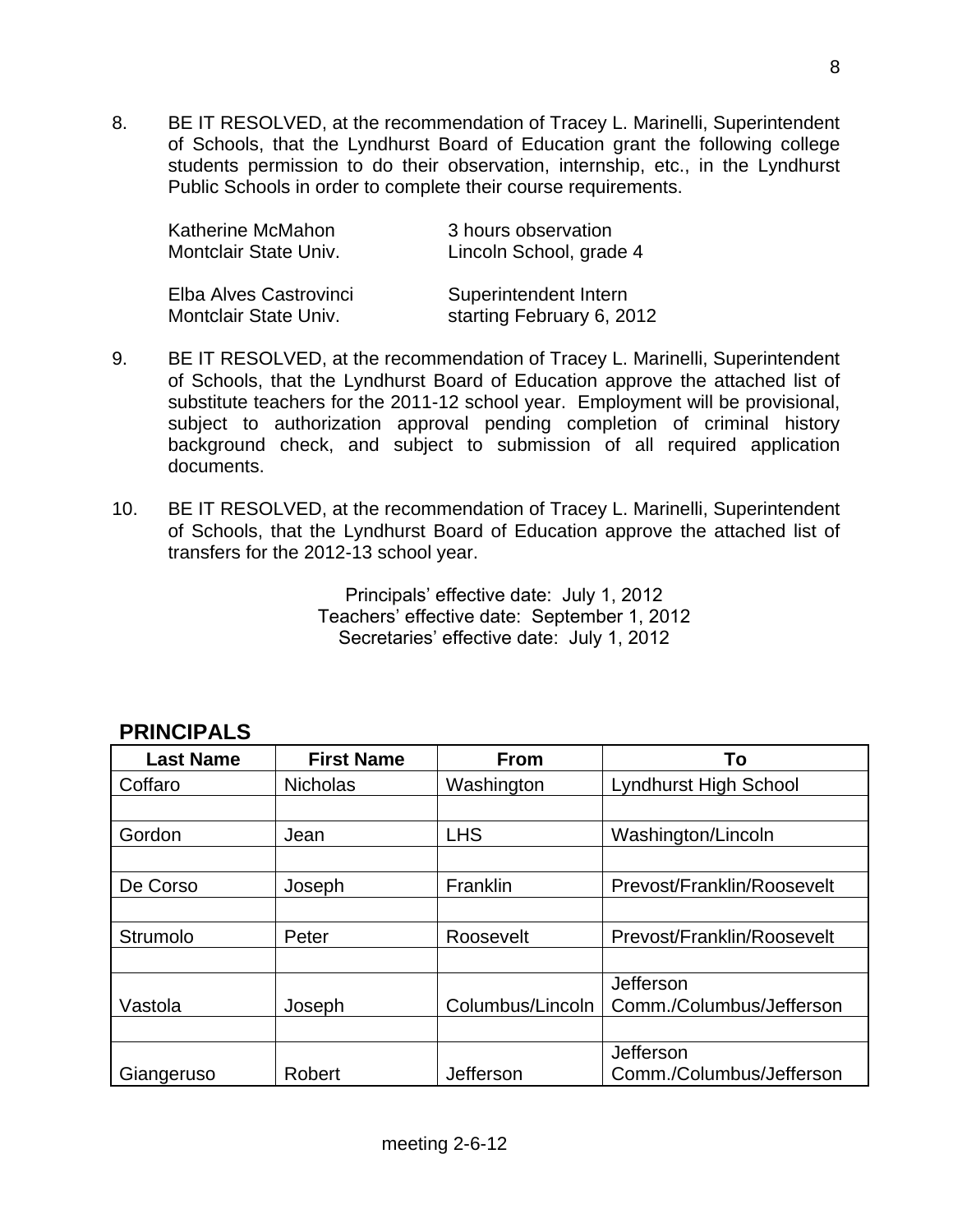# **TEACHERS**

| <b>Last Name</b> | <b>First Name</b> | <b>From</b> | To         |
|------------------|-------------------|-------------|------------|
| Sandomenico      | Teresa            | Columbus    | Prevost    |
| Troncone         | Lisa              | Columbus    | Lincoln    |
| Sammarone        | Danielle          | Columbus    | Jefferson  |
| <b>Bilis</b>     | Kelly             | Franklin    | Prevost    |
| Falcicchio       | Kathy             | Franklin    | Washington |
| Hughes           | <b>Darius</b>     | <b>TAG</b>  | Jefferson  |
| Lind             | Phyllis           | Franklin    | Roosevelt  |
| Picardo          | Michael           | Franklin    | Roosevelt  |
| Spedding         | Donna             | Franklin    | Roosevelt  |
| Torre            | Nancy             | Franklin    | Roosevelt  |
| Fragale          | Jennifer          | Jefferson   | Washington |
| Bernardo         | Christina         | Jefferson   | Washington |
| Manganaro        | Sandra            | Jefferson   | Lincoln    |
| <b>Drewes</b>    | Lori              | Jefferson   | Columbus   |
| <b>Baslaw</b>    | Jennie            | Jefferson   | Franklin   |
| Waechter         | Diane             | Jefferson   | <b>TAG</b> |
| <b>Spittle</b>   | Joyce             | Lincoln     | Washington |
| Falcicchio       | Jennifer          | Lincoln     | Franklin   |
| Fitzgibbon       | Kelly             | Lincoln     | Columbus   |
| Gress            | Diane             | Lincoln     | Columbus   |
| O'Keefe          | Michele           | Lincoln     | Jefferson  |
| Voza             | Luann             | Lincoln     | Roosevelt  |
| Mount            | Tim               | Lincoln     | Roosevelt  |
| <b>Blevis</b>    | John              | Lincoln     | Jefferson  |
| <b>Rizzo</b>     | Michael           | Lincoln     | Jefferson  |
| Catanese         | Elaine            | Lincoln     | Jefferson  |
| Caruso           | Marie             | Roosevelt   | Washington |
| Kairys           | Genevieve         | Roosevelt   | Prevost    |
| Kelly            | Lisa              | Roosevelt   | Washington |

# **TEACHERS**

| <b>Last Name</b> | <b>First Name</b> | <b>From</b> | To       |
|------------------|-------------------|-------------|----------|
| Lacey            | Jill              | Roosevelt   | Franklin |
| Norcia           | Melissa           | Roosevelt   | Franklin |
| Cocchiola        | Susan             | Roosevelt   | Columbus |
| Matvienko        | Геressa           | Roosevelt   | Franklin |
| Sarnoski         | Robyn             | Roosevelt   | Lincoln  |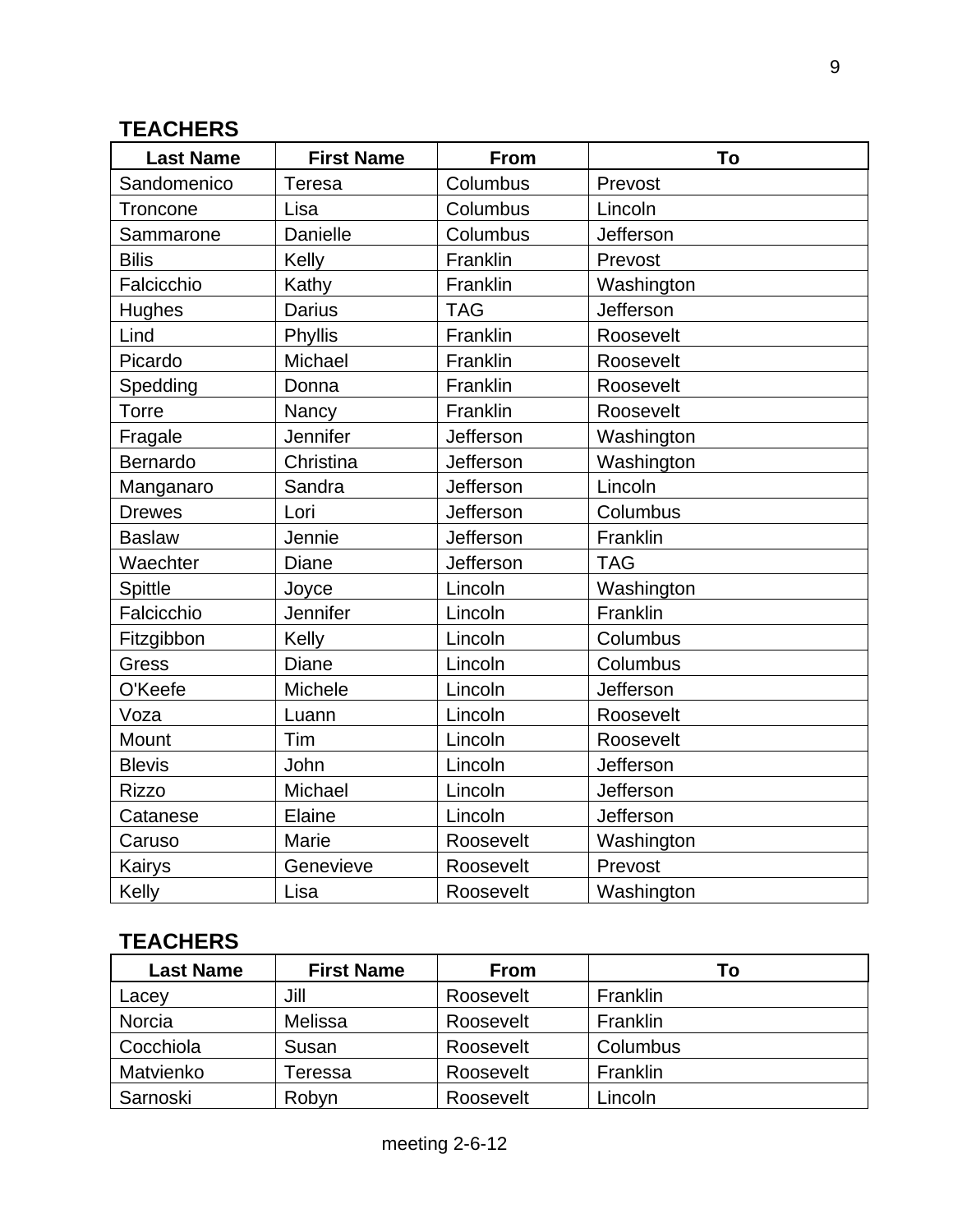| <b>Dudek</b>     | Amanda       | Roosevelt  | Lincoln   |
|------------------|--------------|------------|-----------|
| Kost             | Robert       | Roosevelt  | Lincoln   |
| Day              | James        | Roosevelt  | Lincoln   |
| Leonardi         | Christine    | Roosevelt  | Lincoln   |
| Marcantuono      | Joy          | Roosevelt  | Franklin  |
| VanKleef         | Patricia     | Roosevelt  | Jefferson |
| Sparta           | Maureen      | Roosevelt  | Lincoln   |
| Minarovich       | Marilyn      | Washington | Roosevelt |
| <b>Benedetto</b> | Jackie       | Washington | Roosevelt |
| Spence           | <b>Blake</b> | Washington | Lincoln   |
| Ross             | Shannon      | Washington | Roosevelt |
| <b>Ellis</b>     | Paula        | Washington | Lincoln   |
| Recchione        | Robert       | Washington | Franklin  |
| Valentin         | <b>Staci</b> | Washington | Lincoln   |

### Unfinished Business

Any Board member who takes exception to any of the following listed actions under the category of Unfinished Business may so indicate now and a separate motion for each of the excepted actions will be entertained.

Motion made by James Hooper second by Christine Melleno that the following Unfinished Business actions of the Board numbered 1 through 1 exception actions be adopted.

Roll Call For: (8) Ronald Grillo, James Hooper, Josephine Malaniak, Christine Melleno, Christopher Musto, Annie Rowe, Stephen Vendola, Ellen Young. Absent: (1) James **Cunniff** 

1. BE IT RESOLVED, that the Lyndhurst Board of Education accept the resignation of William Barnaskas as a member of the Lyndhurst Board of Education, effective immediately, with regret.

### Unfinished Business – Discussion

James Hooper spoke about a bill he drafted to assist non-Abbot districts in the same situation as Lyndhurst to receive funding to remedy the inadequate facilities in those districts. He also read from a past Abbot decision regarding facilities. He is working on creating an awareness that this is a problem that needs to be addressed at the state level.

James Hooper recognized the great job the Lyndhurst swim team did this past year. Impressive due to the fact it was only the third year the team competed.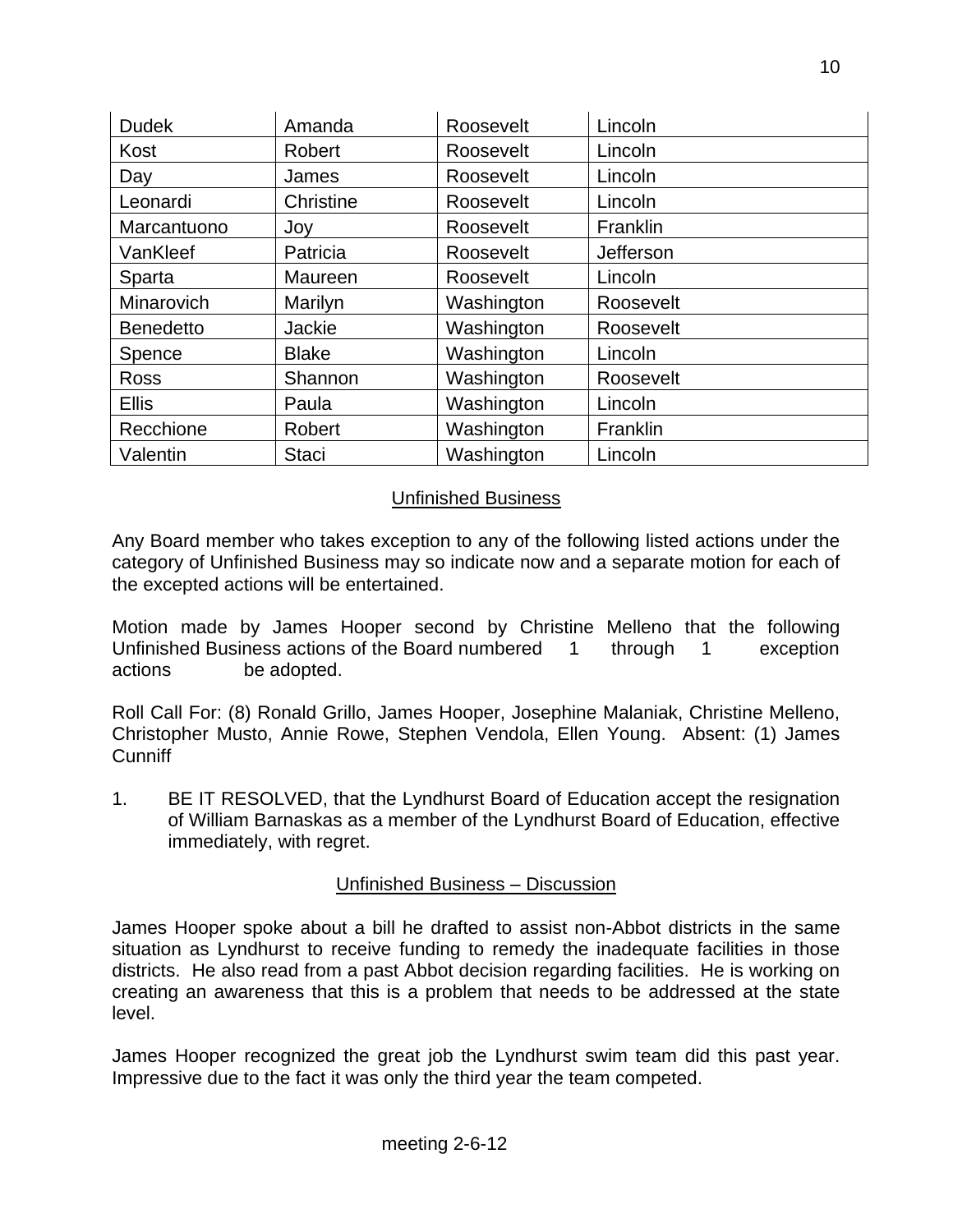### New Business

Any Board member who takes exception to any of the following listed actions under the category of New Business may so indicate now and a separate motion for each of the excepted actions will be entertained.

Motion made by Ronald Grillo second by Christopher Musto that the following New Business actions of the Board numbered 1 through 1 exception actions be adopted.

Roll Call For: (8) Ronald Grillo, James Hooper, Josephine Malaniak, Christine Melleno, Christopher Musto, Annie Rowe, Stephen Vendola, Ellen Young. Absent: (1) James Cunniff.

1. WHEREAS Public Law P.L. 2011, c.202, Laws of 2012 provides that a local school district may adopt a resolution to eliminate the vote on its annual school budget that is within the statutory cap imposed by the State of New Jersey, and

WHEREAS, the above legislation provides that the above action would require districts to hold their annual election for school board members in November during the regular general election, and

WHEREAS, the Lyndhurst Board of Education has determined that the statutory restrictions on the local levy tax increase for annual school appropriations is appropriate and sufficient to control and maintain a thorough and efficient education for the children of Lyndhurst, and

WHEREAS, the Lyndhurst Board of Education, consistent with the budgetary restrictions expressed above, believes that dispensing with annual school budget votes will save taxpayer dollars, and

WHEREAS, the Lyndhurst Board of Education believes that school board member elections in November will attract a far greater number of voters than typically vote in April elections, and

WHEREAS, the Lyndhurst Board of Education believes that the elimination of the vote on the school budget and the movement of the board member election to November is in the best interest of the Lyndhurst community, and

WHEREAS, the Lyndhurst Board of Education understands that this decision shall remain in effect for a minimum of four years,

NOW, THEREFORE BE IT RESOLVED, that the Lyndhurst Board of Education does hereby determine that it will eliminate the vote on its annual school budget which shall be within the statutory cap and become effective for the 2012-13 budget, and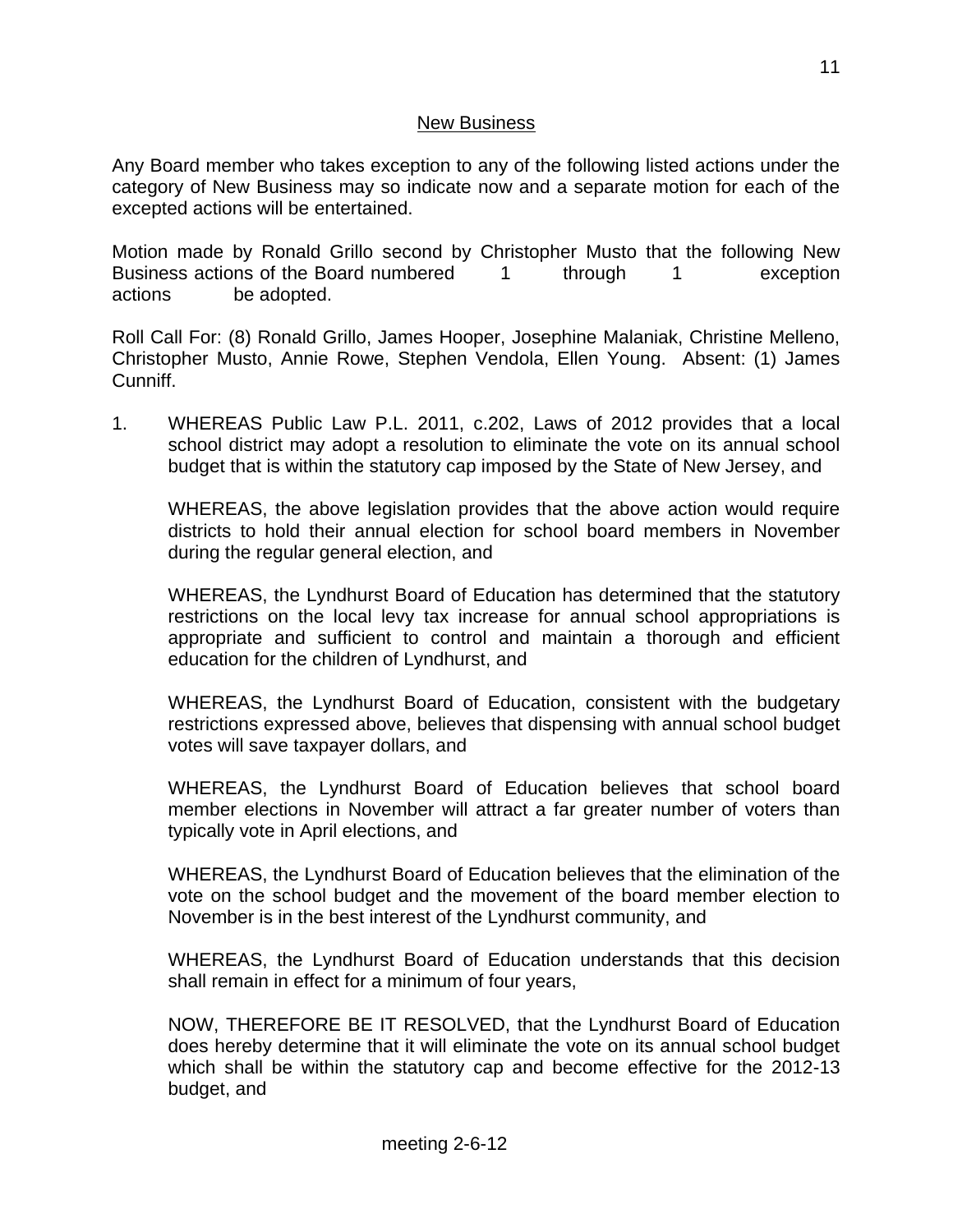BE IT FURTHER RESOLVED, that the Lyndhurst Board of Education does hereby determine that the election of school board members will occur at the annual general election in November, 2012.

### New Business – Discussion

Christine Melleno was asked to be on the Academic Awards Committee as a Board member.

## Superintendent's Report

1. Chris Stephenson, head of the Computer Science Teacher's Association, formed a committee of representatives from K-12 and college computer science education programs to take on the task of producing the new Computer Science Model Curriculum.

Brian Fuschetto, Lyndhurst High School Business Education Teacher, was asked to serve on this committee. In December of 2010, the committee met in Washington DC for 3 days where they examined standards for computer studies programs from various states, national and international organizations. From there they developed 5 common core standards. In October of 2011, Mr. Fuschetto was asked to attend the SIGITE (Special Interest Group on Information Technology Education) annual conference at West Point, NY to give a presentation on the new standards. In late November, the official publication was released in print nationwide.

I would like to commend Mr. Fuschetto for his countless hours of volunteer work and commitment to his teaching career and students of Lyndhurst High School. Mr. Fuschetto is now a published contributor on The CSTA Standards Task Force. He is an asset to the High School Business Department and school district.

2. The following student scholars achieved top 10 status at the Northern Region FBLA Competition last week. They will now join our Project and Presentation based competitors at the State Leadership Conference in March. Congratulations to each of these students and Mr. Fuschetto, their sponsor.

> Angela Sammarone  $-10^{th}$  place in Business Communications Yagiz Balkay  $-8^{th}$  place in Intro to Business Ravi Shah – 5<sup>th</sup> place in Business Calculations Thiago Fernandes  $-2^{nd}$  place in Technology Concepts

3. Congratulations to Samantha Lockhart (former Lyndhurst High School student) of the Peahens soccer team, for being named Saint Peter's College NJAIAW Woman of the Year.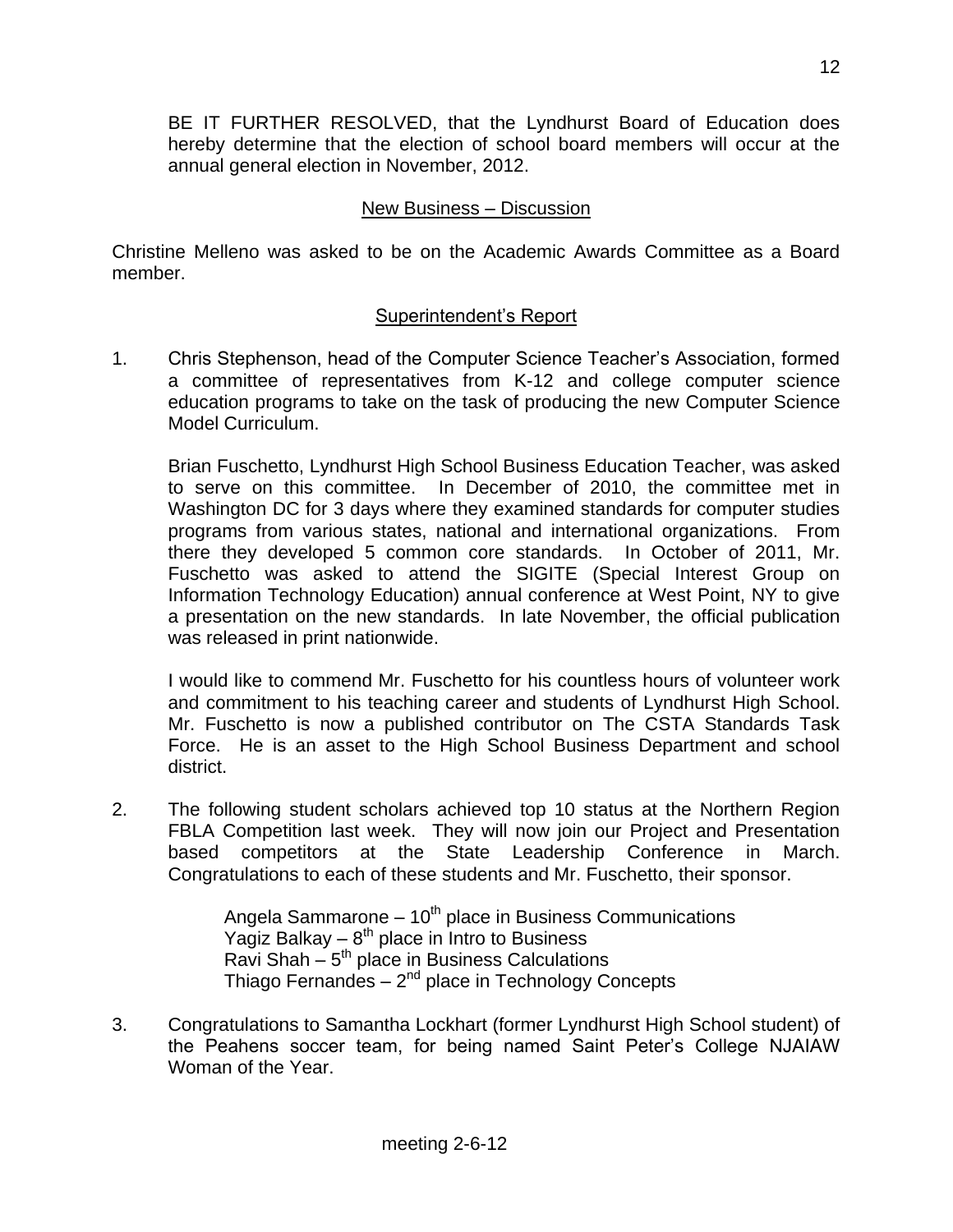- 4. Congratulations to Karina Martinez, criminal justice major at Rutgers, (former Lyndhurst High School student) who was featured in the NJ Next magazine for her studies in child labor laws in Ghana as part of an effort to raise awareness about human rights.
- 5. Superintendent Tracey L. Marinelli gave a report on parent participation at the various workshops and activities held by the district.

### Public Comments

### Non-Agenda Items

Elaine Stella – Passed

- Catherine Kavanagh-Knief Her daughter will be an  $8<sup>th</sup>$  grade student and very upset that she will not be with her class when reconfiguration takes place.
- Billie Catelli Reconfiguration in effect for next year? Hardship in location – Roosevelt to Jefferson When is this happening?
- Doris Vacca What percent of people/student are not residents? What if people don't drive – live next to school – what will happen?
- John Cachi Requested from the superintendent to be spoken to with respect. Parents don't come to district/school events because they are working two and three jobs.
- Trisha Protti Elected positions should be voted on. Parent participation at events – should give some kind of incentive or reward for each school who has the most participation. Questioned lunch time supervision. Complained that her daughter went outside at lunch when temperature was 28º.
- Darius Hughes Middle School defeated less than 3,000 people voted. You should exercise your right to vote. You are powerless if you do not vote.

Christopher Musto – Responded to Darius Hughes' comments.

Ronald Grillo – Responded to Darius Hughes' comments.

Ellen Young – Responded to Darius Hughes' comments.

Josephine Malaniak – Responded to Darius Hughes' comments.